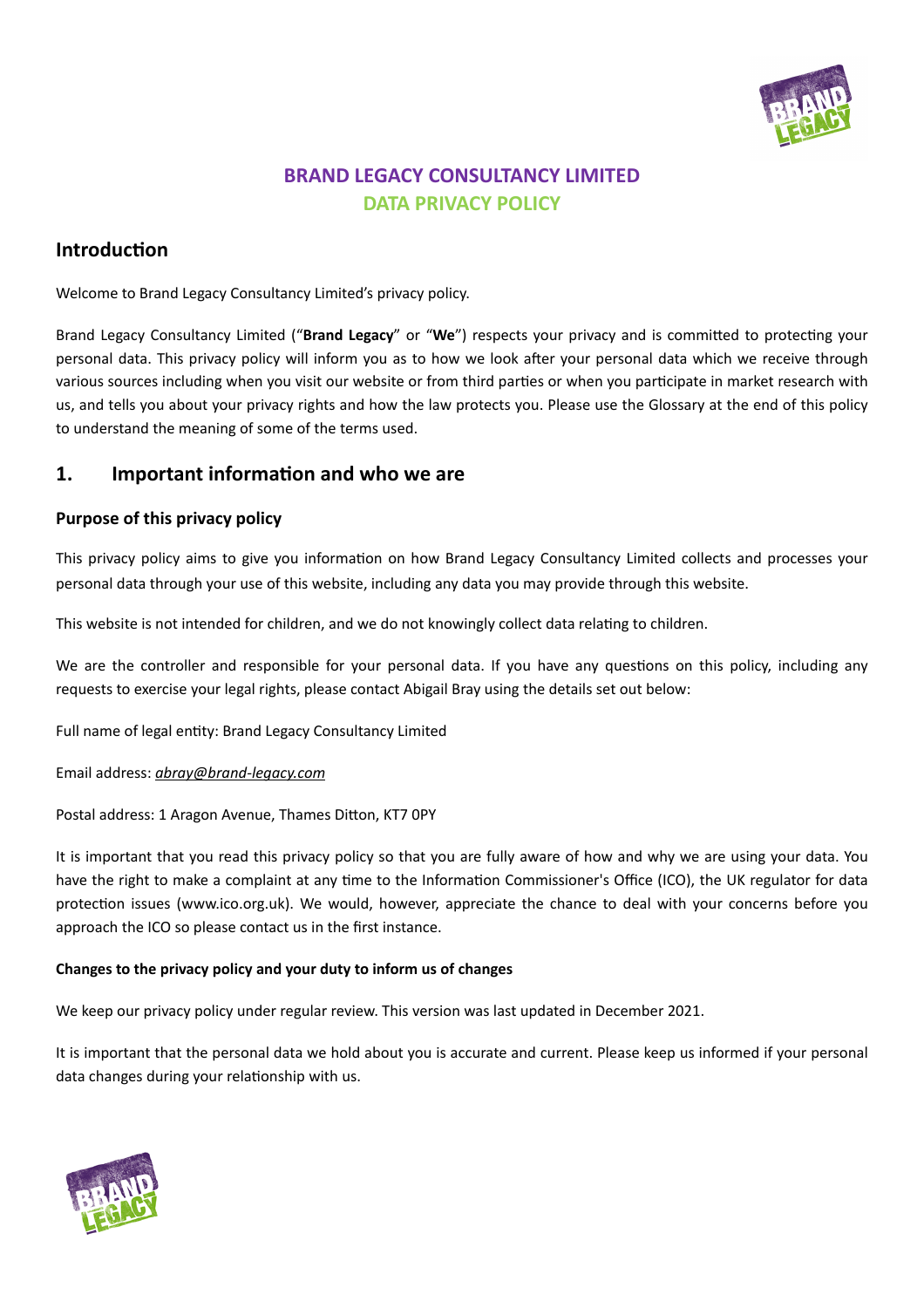

# **2. The data we collect about you**

Personal data, or personal information, means any information about an individual from which that person can be identified. It does not include data where the identity has been removed (anonymous data).

We may collect, use, store and transfer different kinds of personal data about you which we have grouped together as follows:

- **Identity Data** includes first name, last name, username, or similar identifier.
- **Contact Data** includes billing address, delivery address, email address and telephone numbers.
- **Financial Data** includes bank account and payment card details.
- **Transaction Data** includes details about payments to and from you and other details of services you have purchased from us.
- **Technical Data** includes internet protocol (IP) address, your login data, browser type and version, time zone setting and location, browser plug-in types and versions, operating system and platform, and other technology on the devices you use to access this website.
- **Usage Data** includes information about how you use our website and services.
- **Marketing and Communications Data** includes your preferences in receiving marketing from us and our third parties and your communication preferences.
- **Special categories of data** include details about your race or ethnicity, religious or philosophical beliefs, sexual orientation, , information about your health, including physical and mental disabilities. Please see below for more information about this collection activity.

We also collect, use, and share **Aggregated Data** such as statistical or demographic data for any purpose. Aggregated Data could be derived from your personal data but is not considered personal data in law as this data will **not** directly or indirectly reveal your identity. For example, we may aggregate your Usage Data to calculate the percentage of users accessing a specific website feature. However, if we combine or connect Aggregated Data with your personal data so that it can directly or indirectly identify you, we treat the combined data as personal data which will be used in accordance with this privacy policy.

## **Special Category Data**

There may also be a need to collect other sensitive personal data about you, such as health-related information, religious affiliation, or details of any criminal convictions. This information is what is called 'sensitive' personal information, or Special Category Data, and therefore we need to obtain your explicit consent before we can use it. We'll ask for your consent by offering you an opt-in and any information provided to us is on a completely voluntary basis, which means that you must explicitly and clearly tell us that you agree to us collecting and using this information.

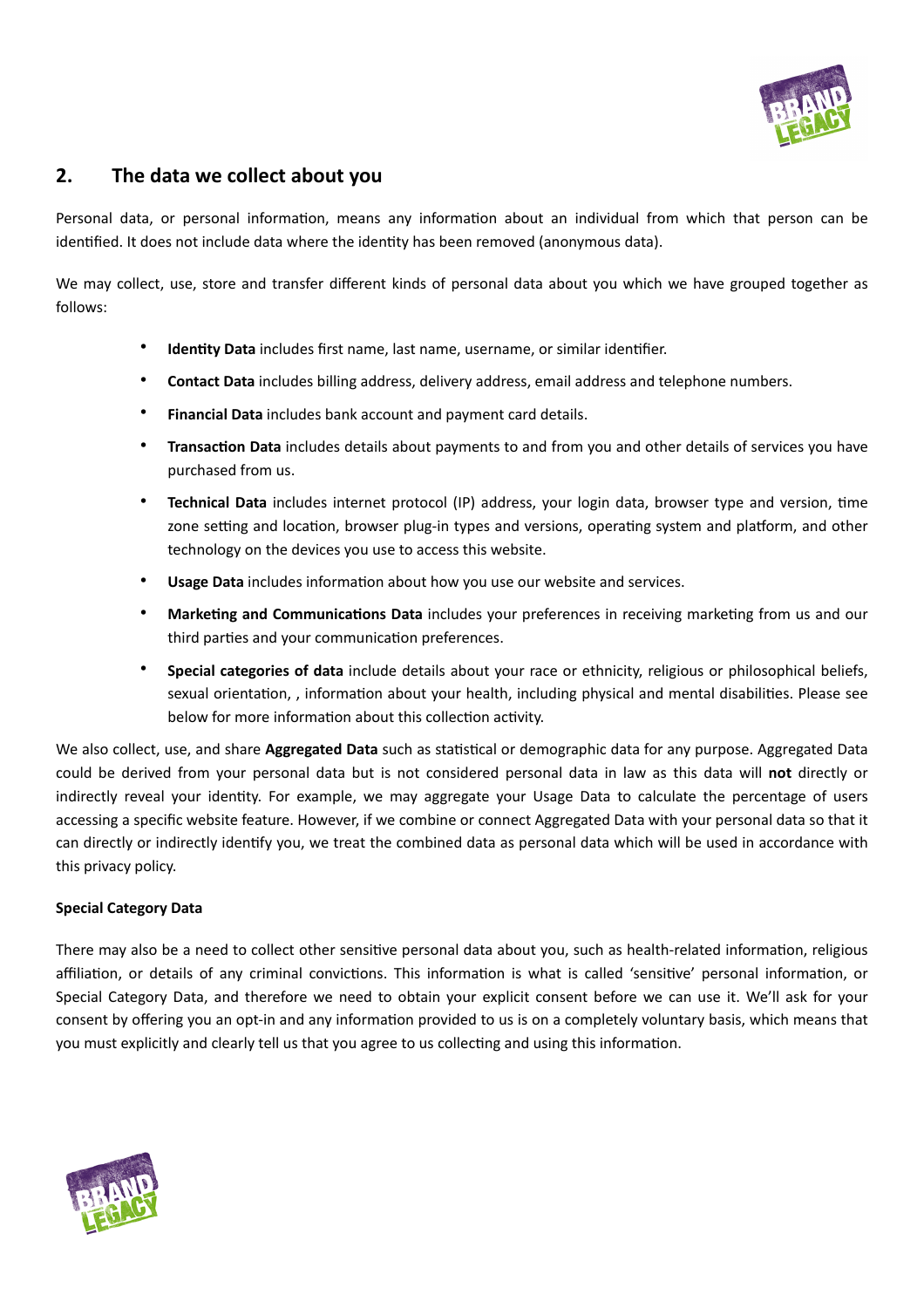

We collect Special Category Data only when necessary to ensure we are interviewing individuals for market research who will bring a particular and relevant perspective to the topic under discussion, and /or to ensure diverse and inclusive representation in the data collected to inform a full understanding of the specific subject matter we are exploring to answer our clients' briefs.

We will always ask for your consent when collecting and using any Special Category Data. In addition, when we process such data, we will:

- Systematically conduct a Data Processing Impact Assessment for any processing that is likely to be high risk;
- Keep a record of our processing activities in an anonymised form that relate to Special Category Data for a period of 6 years; and
- Erase all Special Category Data after 3 months, post recruitment and storing securely with restricted access.

You may at any time request the restriction of processing of your "sensitive" personal information. This enables you to ask us to suspend the processing of personal information about you, for example if you want us to establish its accuracy or the reason for processing it.

## **If you fail to provide personal data**

Where we need to collect personal data by law, or under the terms of a contract we have with you, and you fail to provide that data when requested, we may not be able to perform the contract we have or are trying to enter into with you (for example, to provide you with goods or services). In this case, we may have to cancel a product or service you have with us, but we will notify you if this is the case at the time.

## **3. How is your personal data collected?**

We use different methods to collect data from and about you including through:

- **Direct interactions.** You may give us your Identity, Contact and Financial Data by filling in forms or by corresponding with us by post, phone, email or otherwise. This includes personal data you provide when you:
	- agree to take part in our research;
	- subscribe to our publications;
	- request marketing to be sent to you;
	- enter a competition, promotion, or survey; or
	- give us feedback or contact us.
- **Automated technologies or interactions.** As you interact with our website, we will automatically collect Technical Data about your equipment, browsing actions and patterns. We collect this personal data by using cookies, server logs and other similar technologies. We may also receive Technical Data about you if you visit other websites employing our cookies. Please see our cookie policy below for further details.
- **Third parties or publicly available sources.** We will receive personal data about you from various third parties and public sources as set out below:

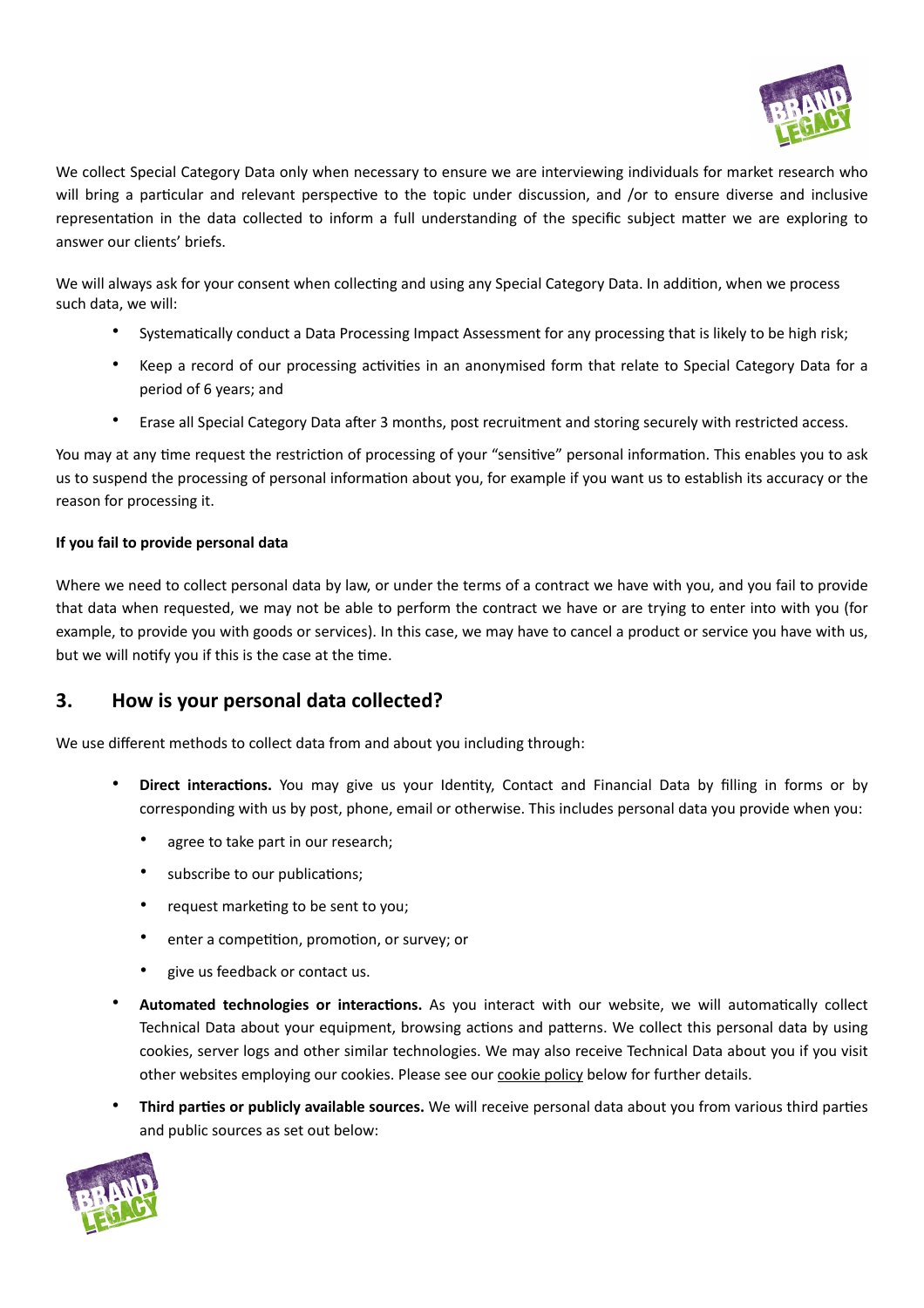

- Technical Data from the following parties:
	- (i) analytics providers such as Google, based outside the UK;
	- (ii) advertising networks such as Google based outside the UK; LinkedIn and Twitter based inside the UK; and
	- (iii) search information providers such as Google, based outside the UK.
- Contact, Financial and Transaction Data from providers of technical, payment and delivery services.

This website may include links to third-party websites, plug-ins, and applications. Clicking on those links or enabling those connections may allow third parties to collect or share data about you. We do not control these third-party websites and are not responsible for their privacy statements. When you leave our website, we encourage you to read the privacy policy of every website you visit.

## **4. How we use your personal data**

We will only use your personal data when the law allows us to. Most commonly, we will use your personal data in the following circumstances:

- Where we have your consent to take part in research that we are conducting on behalf of our clients.
- Where we need to perform the contract we are about to enter into or have entered into with you.
- Where it is necessary for our legitimate interests (or those of a third party) and your interests and fundamental rights do not override those interests.
- Where we need to comply with a legal obligation.

Generally, we will rely on your written consent as a legal basis for processing your personal data for the purposes of conducting research as well sending third party direct marketing communications to you via email or text message. You have the right to withdraw consent at any time by contacting us.

## **Purposes for which we will use your personal data**

We have set out below, in a table format, a description of all the ways we plan to use your personal data, and which of the legal bases we rely on to do so. We have also identified what our legitimate interests are where appropriate.

Note that we may process your personal data for more than one lawful ground depending on the specific purpose for which we are using your data. Please contact us if you need details about the specific legal grounds, we are relying on to process your personal data where more than one ground has been set out in the table below:

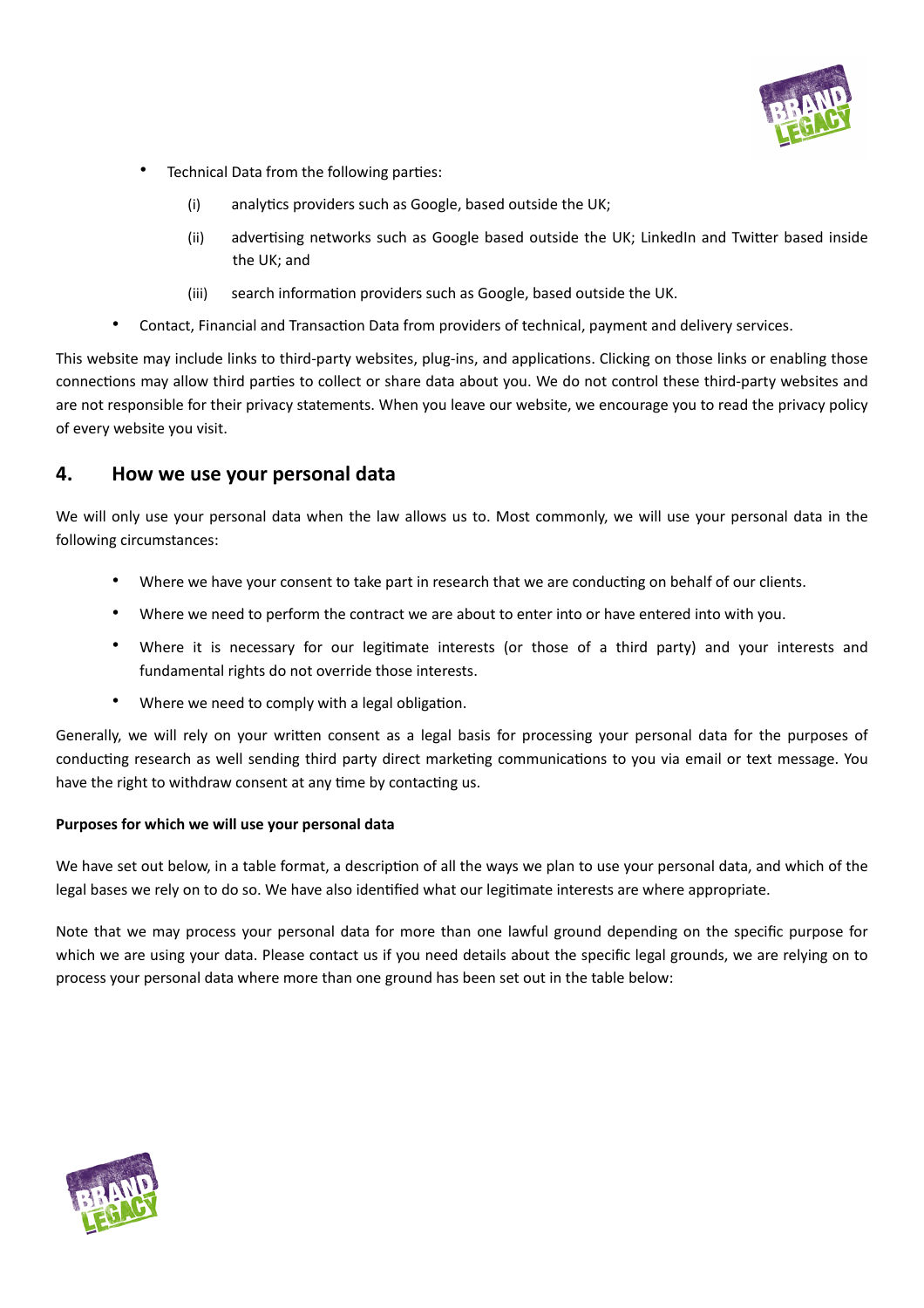

| <b>Purpose/Activity</b>                                                                                                                           | <b>Type of data</b>                         | Lawful basis for processing including basis of<br>legitimate interest                                           |
|---------------------------------------------------------------------------------------------------------------------------------------------------|---------------------------------------------|-----------------------------------------------------------------------------------------------------------------|
| To register you as a participant in our<br>qualitative market research                                                                            | (a) Identity                                | (a) Performance of a contract with you                                                                          |
|                                                                                                                                                   | (b) Contact                                 | (b) Necessary for our legitimate interests (to<br>fulfil the contracts for our clients)                         |
| To process and deliver your service<br>including:                                                                                                 | (a) Identity                                | (a) Performance of a contract with you                                                                          |
|                                                                                                                                                   | (b) Contact                                 | (b) Necessary for our legitimate interests (to                                                                  |
| (a) Manage payments, fees, and<br>charges                                                                                                         | (c) Financial                               | recover debts due to us)                                                                                        |
| (b) Collect and recover money owed to<br>us                                                                                                       | (d) Transaction                             |                                                                                                                 |
|                                                                                                                                                   | (e) Marketing<br>and<br>Communications      |                                                                                                                 |
| To manage our relationship with you<br>which will include:                                                                                        | (a) Identity                                | (a) Performance of a contract with you                                                                          |
|                                                                                                                                                   | (b) Contact                                 | (b) Necessary to comply with a legal obligation                                                                 |
| a) Notifying you about changes to our<br>terms or privacy policy; and                                                                             | (c) Profile                                 |                                                                                                                 |
| b) Keeping you informed about the<br>research that we are conducting.                                                                             | (d) Marketing<br>a n d<br>Communications    |                                                                                                                 |
| To enable you to complete a survey or<br>other market research                                                                                    | (a) Identity                                | (a) Performance of a contract with you                                                                          |
|                                                                                                                                                   | (b) Contact                                 | (b) Necessary for our legitimate interests (to                                                                  |
|                                                                                                                                                   | (c) Profile                                 | carry out research)                                                                                             |
|                                                                                                                                                   | (d) Usage                                   |                                                                                                                 |
|                                                                                                                                                   | Marketing<br>(e)<br>a n d<br>Communications |                                                                                                                 |
| To administer and protect our business<br>and this website (including<br>troubleshooting, data analysis, testing,<br>system maintenance, support, | (a) Identity                                | (a) Necessary for our legitimate interests (for                                                                 |
|                                                                                                                                                   | (b) Contact<br>(c) Technical                | running our business, provision of<br>administration and IT services, network security<br>and to prevent fraud) |
| reporting and hosting of data)                                                                                                                    |                                             | (b) Necessary to comply with a legal obligation                                                                 |

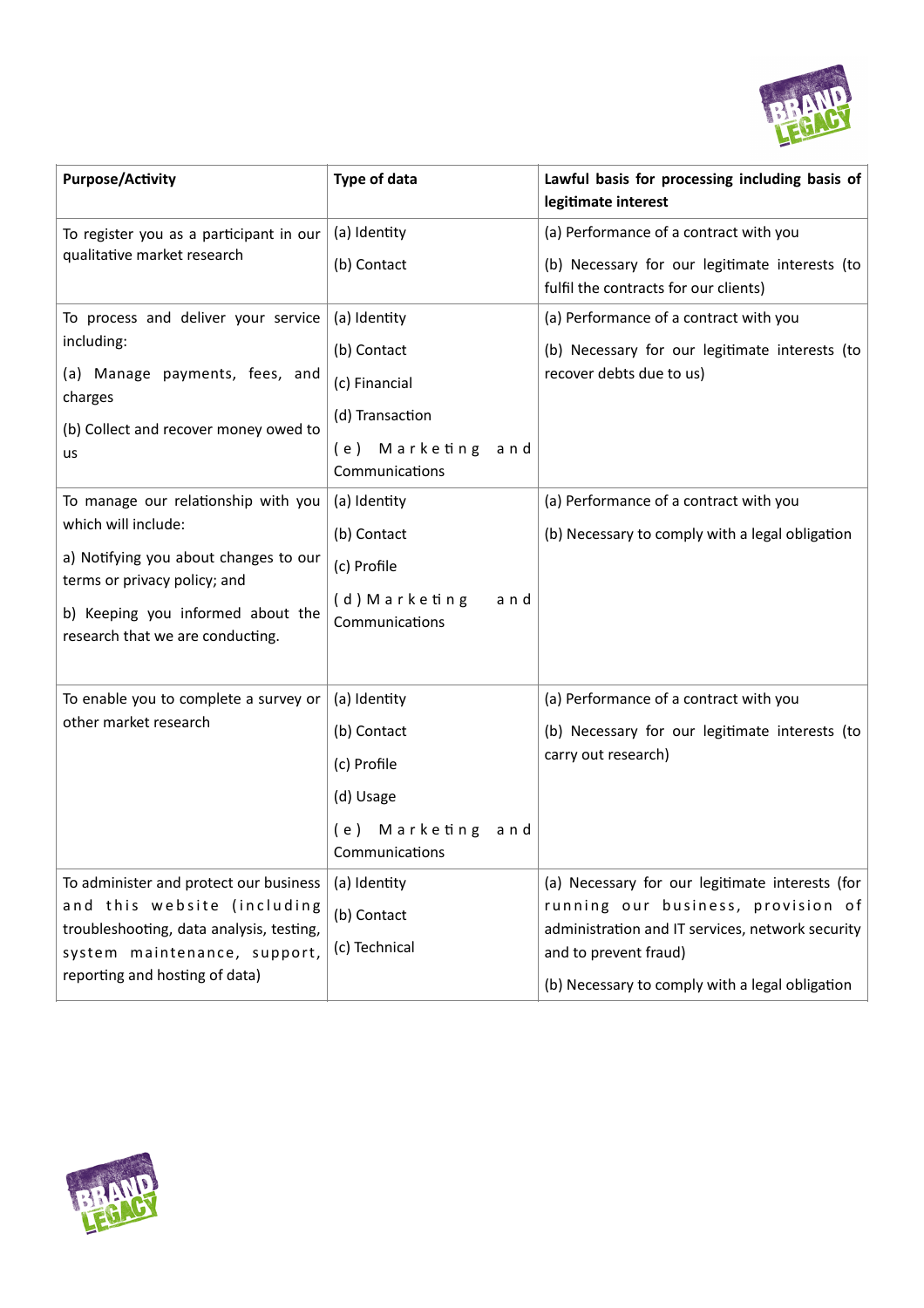

| To deliver relevant website content<br>and advertisements to you and<br>measure or understand the<br>effectiveness of the advertising we<br>serve to you | (a) Identity<br>(b) Contact<br>(c) Profile<br>(d) Usage<br>(e) Marketing<br>and<br>Communications<br>(f) Technical    | Necessary for our legitimate interests (to study<br>how customers use our services, to develop<br>them, to grow our business and to inform our<br>marketing strategy)                                   |
|----------------------------------------------------------------------------------------------------------------------------------------------------------|-----------------------------------------------------------------------------------------------------------------------|---------------------------------------------------------------------------------------------------------------------------------------------------------------------------------------------------------|
| To use data analytics to improve our<br>website, services, marketing, customer<br>relationships and experiences                                          | (a) Technical<br>(b) Usage                                                                                            | Necessary for our legitimate interests (to define<br>types of customers for our services, to keep our<br>website updated and relevant, to develop our<br>business and to inform our marketing strategy) |
| To make suggestions and<br>recommendations to you about goods<br>or services that may be of interest to<br>you                                           | (a) Identity<br>(b) Contact<br>(c) Technical<br>(d) Usage<br>(e) Profile<br>Marketing<br>(f)<br>and<br>Communications | Necessary for our legitimate interests (to<br>develop our services and grow our business)                                                                                                               |

## **Marketing**

We strive to provide you with choices regarding certain personal data uses, particularly around marketing and research.

We may use your Identity, Contact, Technical, Usage and Profile Data to form a view on what we think you may want or need, or what may be of interest to you. Similarly, we may use such data to decide if you would be a suitable participant in our market research. You may opt-out of any contact from us at any time.

## **Third-party marketing**

We will get your express opt-in consent before we share your personal data with any third party for marketing purposes.

You can third parties to stop sending you marketing messages at any time by following the opt-out links on any marketing message sent to you.

### **Change of purpose**

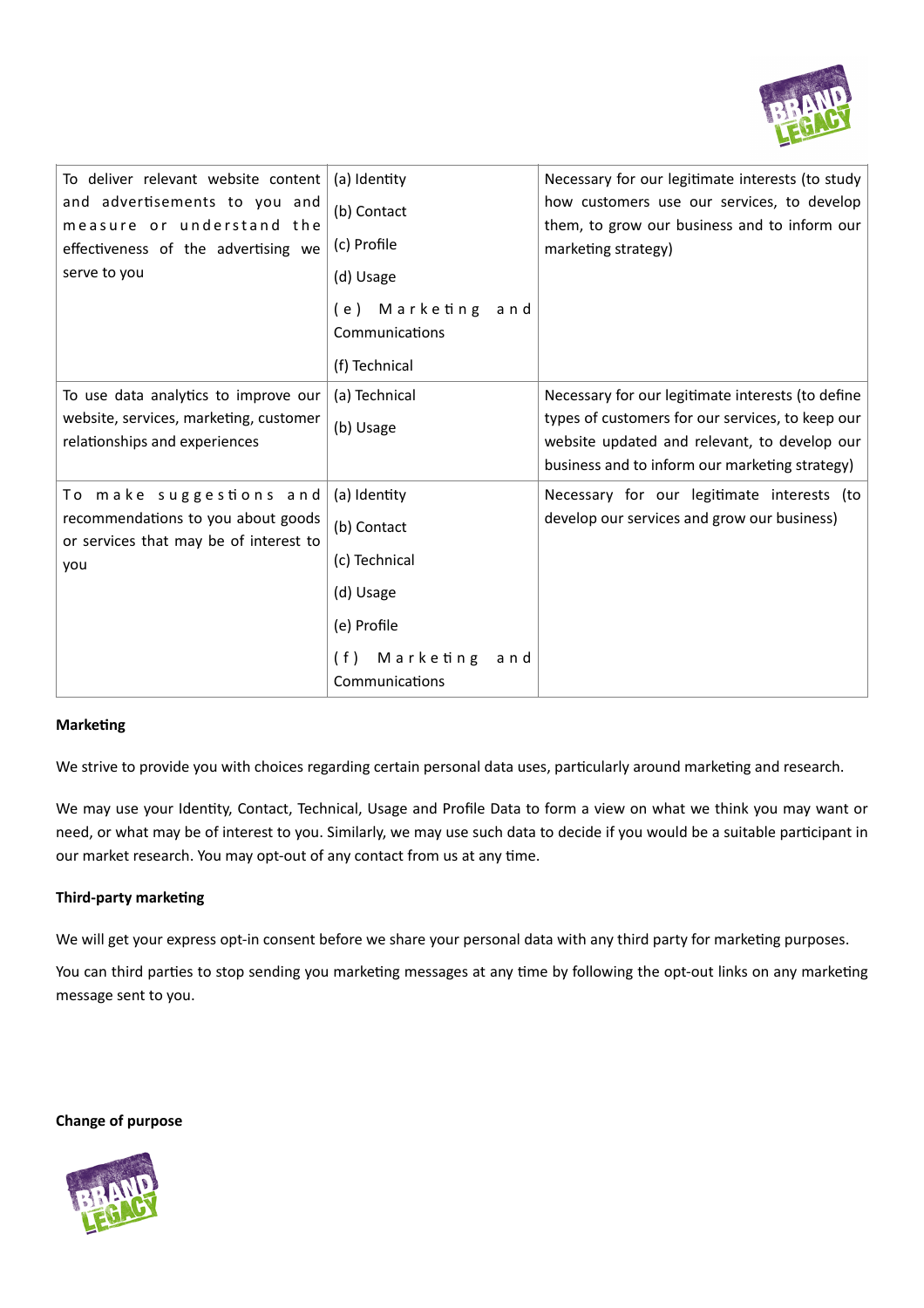

We will only use your personal data for the purposes for which we collected it, unless we reasonably consider that we need to use it for another reason and that reason is compatible with the original purpose. If you wish to get an explanation as to how the processing for the new purpose is compatible with the original purpose, please contact us.

If we need to use your personal data for an unrelated purpose, we will notify you and we will explain the legal basis which allows us to do so. Please note that we may process your personal data without your knowledge or consent, in compliance with the above rules, where this is required or permitted by law.

# **5. Disclosures of your personal data**

We may share your personal data with the parties set out below for the purposes set out in the table *Purposes for which we will use your personal data* above.

- Internal Third Parties as set out in the *Glossary*.
- External Third Parties as set out in the *Glossary*.
- Specific third parties listed in the table *Purposes for which we will use your personal data* above.
- Third parties to whom we may choose to sell, transfer or merge parts of our business or our assets. Alternatively, we may seek to acquire other businesses or merge with them. If a change happens to our business, then the new owners may use your personal data in the same way as set out in this privacy policy.

We require all third parties to respect the security of your personal data and to treat it in accordance with the law. We do not allow our third-party service providers to use your personal data for their own purposes and only permit them to process your personal data for specified purposes and in accordance with our instructions.

## **6. International transfers**

Many of our external third parties are based outside the UK so their processing of your personal data will involve a transfer of data outside the UK. It may also be processed by staff operating outside the EU who work for us or for one of our suppliers. If your personal data is transferred to, stored at, or otherwise processed in a country or territory outside the EU, and that country or territory has not been recognised as providing an adequate level of data protection, we will put in place additional safeguards to protect your personal data, based on standard contractual clauses.

Please contact us if you want further information on the specific mechanism used by us when transferring your personal data out of the UK.

# **7. Data security**

Unfortunately, the transmission of information via the internet is not completely secure. Although we will take reasonable steps to protect your personal data, we cannot guarantee the security of your data transmitted to our site; any transmission is at your own risk.

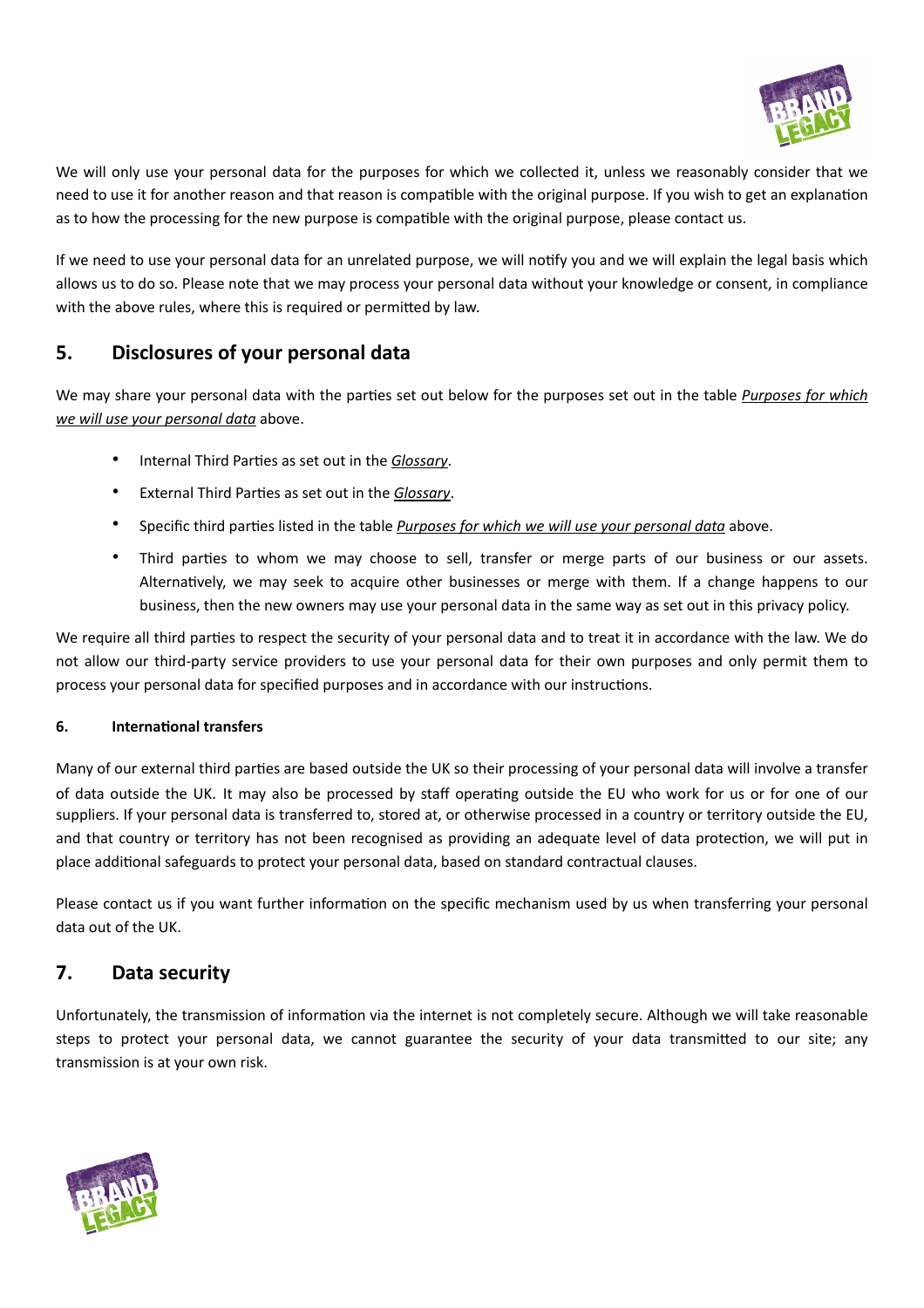

We have put in place appropriate security measures to prevent your personal data from being accidentally lost, used, or accessed in an unauthorised way, altered, or disclosed. In addition, we limit access to your personal data to those employees, agents, contractors and other third parties who have a business need to know. They will only process your personal data on our instructions, and they are subject to a duty of confidentiality. We request that our third-party contractors and site service providers follow similar standards of security and confidentiality.

We have put in place procedures to deal with any suspected personal data breach and will notify you and any applicable regulator of a breach where we are legally required to do so.

## **8. Data retention**

## **How long will you use my personal data for?**

We will only retain your personal data for as long as reasonably necessary to fulfil the purposes we collected it for, including for the purposes of satisfying any legal, regulatory, tax, accounting or reporting requirements. We may retain your personal data for a longer period in the event of a complaint or if we reasonably believe there is a prospect of litigation in respect to our relationship with you.

To determine the appropriate retention period for personal data, we consider the amount, nature and sensitivity of the personal data, the potential risk of harm from unauthorised use or disclosure of your personal data, the purposes for which we process your personal data and whether we can achieve those purposes through other means, and the applicable legal, regulatory, tax, accounting, or other requirements.

In some circumstances you can ask us to delete your data: see *your legal rights* below for further information.

In some circumstances we will anonymise your personal data (so that it can no longer be associated with you) for research or statistical purposes, in which case we may use this information indefinitely without further notice to you.

# **9. Your legal rights**

Under certain circumstances, you have rights under data protection laws in relation to your personal data. If you wish to exercise any of the rights set out below, please contact us at *[abray@brand-legacy.com](mailto:abray@brand-legacy.com)*.

**Request access** to your personal data (commonly known as a "data subject access request"). This enables you to receive a copy of the personal data we hold about you and to check that we are lawfully processing it.

**Request correction** of the personal data that we hold about you. This enables you to have any incomplete or inaccurate data we hold about you corrected, though we may need to verify the accuracy of the new data you provide to us.

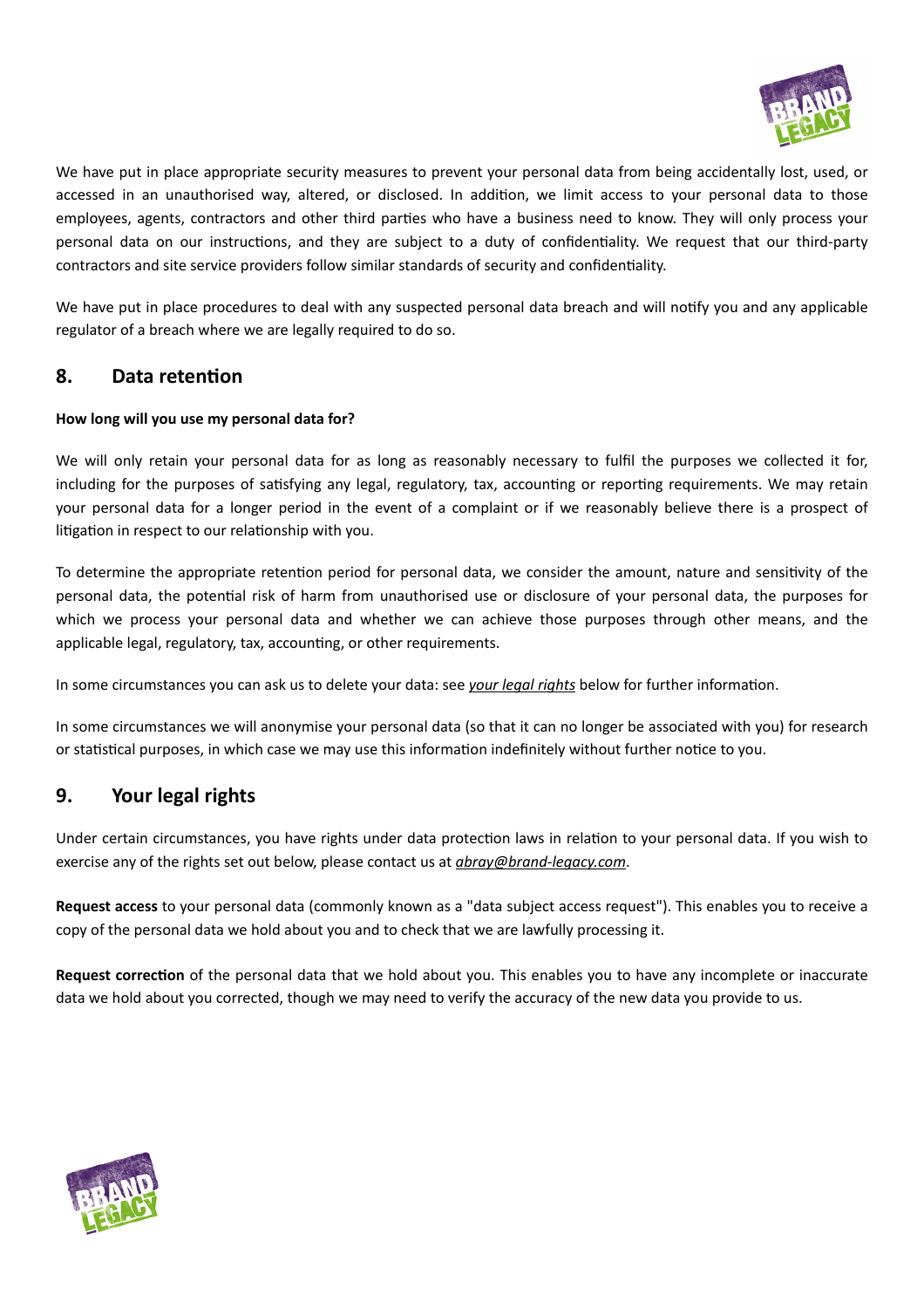

**Request erasure** of your personal data. This enables you to ask us to delete or remove personal data where there is no good reason for us continuing to process it. You also have the right to ask us to delete or remove your personal data where you have successfully exercised your right to object to processing (see below), where we may have processed your information unlawfully or where we are required to erase your personal data to comply with local law. Note, however, that we may not always be able to comply with your request of erasure for specific legal reasons which will be notified to you, if applicable, at the time of your request.

**Object to processing** of your personal data where we are relying on a legitimate interest (or those of a third party) and there is something about your particular situation which makes you want to object to processing on this ground as you feel it impacts on your fundamental rights and freedoms. You also have the right to object where we are processing your personal data for direct marketing purposes. In some cases, we may demonstrate that we have compelling legitimate grounds to process your information which override your rights and freedoms.

**Request restriction of processing** of your personal data. This enables you to ask us to suspend the processing of your personal data in the following scenarios:

- If you want us to establish the data's accuracy.
- Where our use of the data is unlawful, but you do not want us to erase it.
- Where you need us to hold the data even if we no longer require it as you need it to establish, exercise or defend legal claims.
- You have objected to our use of your data, but we need to verify whether we have overriding legitimate grounds to use it.

**Request the transfer** of your personal data to you or to a third party. We will provide to you, or a third party you have chosen, your personal data in a structured, commonly used, machine-readable format. Note that this right only applies to automated information which you initially provided consent for us to use or where we used the information to perform a contract with you.

**Withdraw consent at any time** where we are relying on consent to process your personal data. However, this will not affect the lawfulness of any processing carried out before you withdraw your consent. If you withdraw your consent, we may not be able to provide certain products or services to you. We will advise you if this is the case at the time you withdraw your consent.

## **No fee usually required**

You will not have to pay a fee to access your personal data (or to exercise any of the other rights). However, we may charge a reasonable fee if your request is clearly unfounded, repetitive, or excessive. Alternatively, we could refuse to comply with your request in these circumstances.

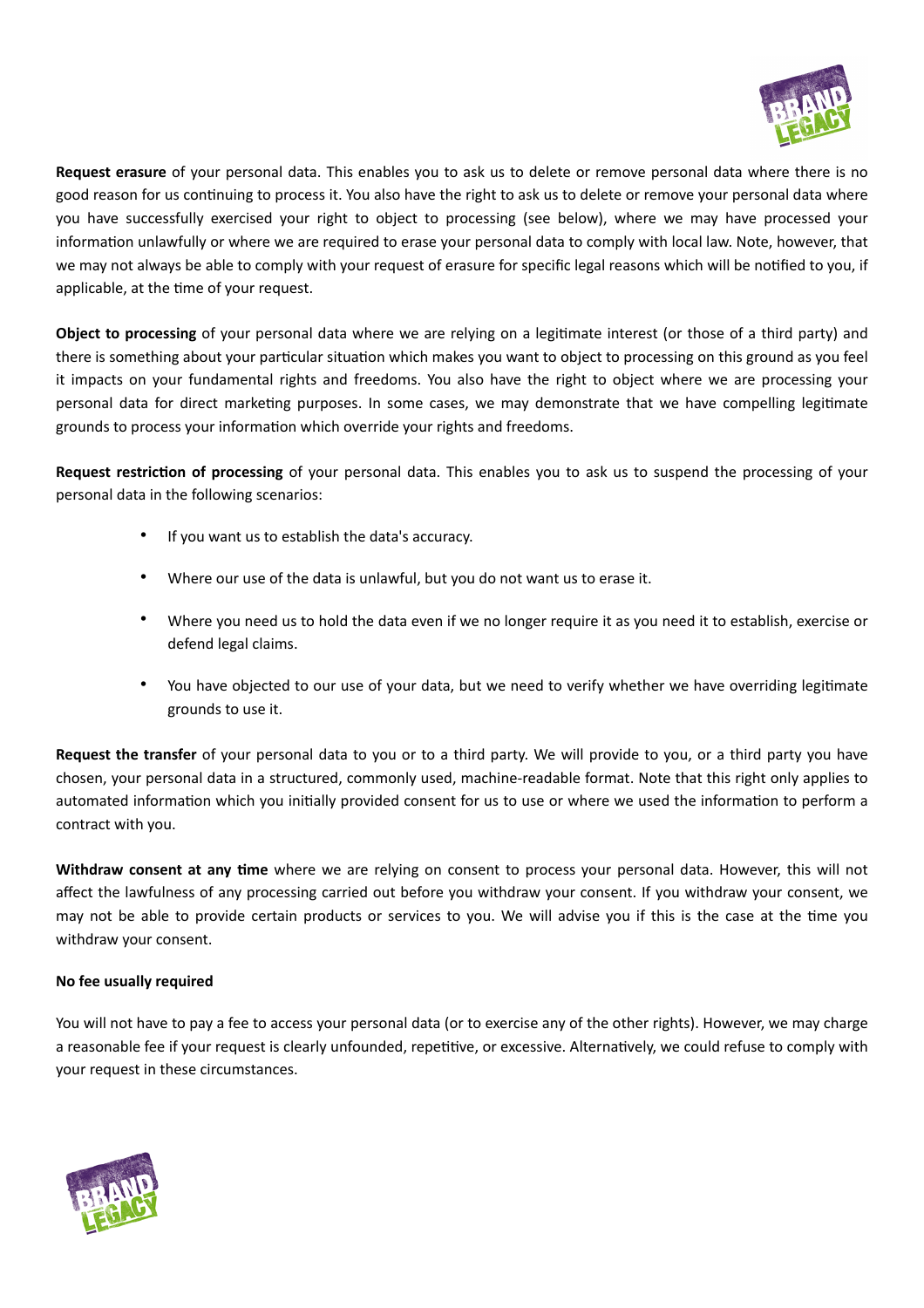

### **What we may need from you**

We may need to request specific information from you to help us confirm your identity and ensure your right to access your personal data (or to exercise any of your other rights). This is a security measure to ensure that personal data is not disclosed to any person who has no right to receive it. We may also contact you to ask you for further information in relation to your request to speed up our response.

### **Time limit to respond**

We try to respond to all legitimate requests within one month. Occasionally it could take us longer than a month if your request is particularly complex or you have made a number of requests. In this case, we will notify you and keep you updated.

## **10. Glossary**

### **LAWFUL BASIS**

**Consent** means when you freely provide a specific, informed and unambiguous indication of your wishes through a written statement or clear affirmative action, inter alia, to being contacted by our marketing teams, or being asked to participate in a market research project which would be collected on our behalf by us.

**Legitimate Interest** means the interest of our business in conducting and managing our business to enable us to give you the best service/product and the best and most secure experience. We make sure we consider and balance any potential impact on you (both positive and negative) and your rights before we process your personal data for our legitimate interests. We do not use your personal data for activities where our interests are overridden by the impact on you (unless we have your consent or are otherwise required or permitted to by law). You can obtain further information about how we assess our legitimate interests against any potential impact on you in respect of specific activities by contacting us.

**Performance of Contract** means processing your data where it is necessary for the performance of a contract to which you are a party or to take steps at your request before entering into such a contract.

**Comply with a legal obligation** means processing your personal data where it is necessary for compliance with a legal obligation that we are subject to.

### **THIRD PARTIES**

### **External Third Parties**

- Service providers acting as processors who provide IT and system administration services.
- Professional advisers including lawyers, bankers, auditors, and insurers who provide consultancy, banking, legal, insurance and accounting services.
- HM Revenue & Customs, regulators and other authorities based in the United Kingdom who require reporting of processing activities in certain circumstance.